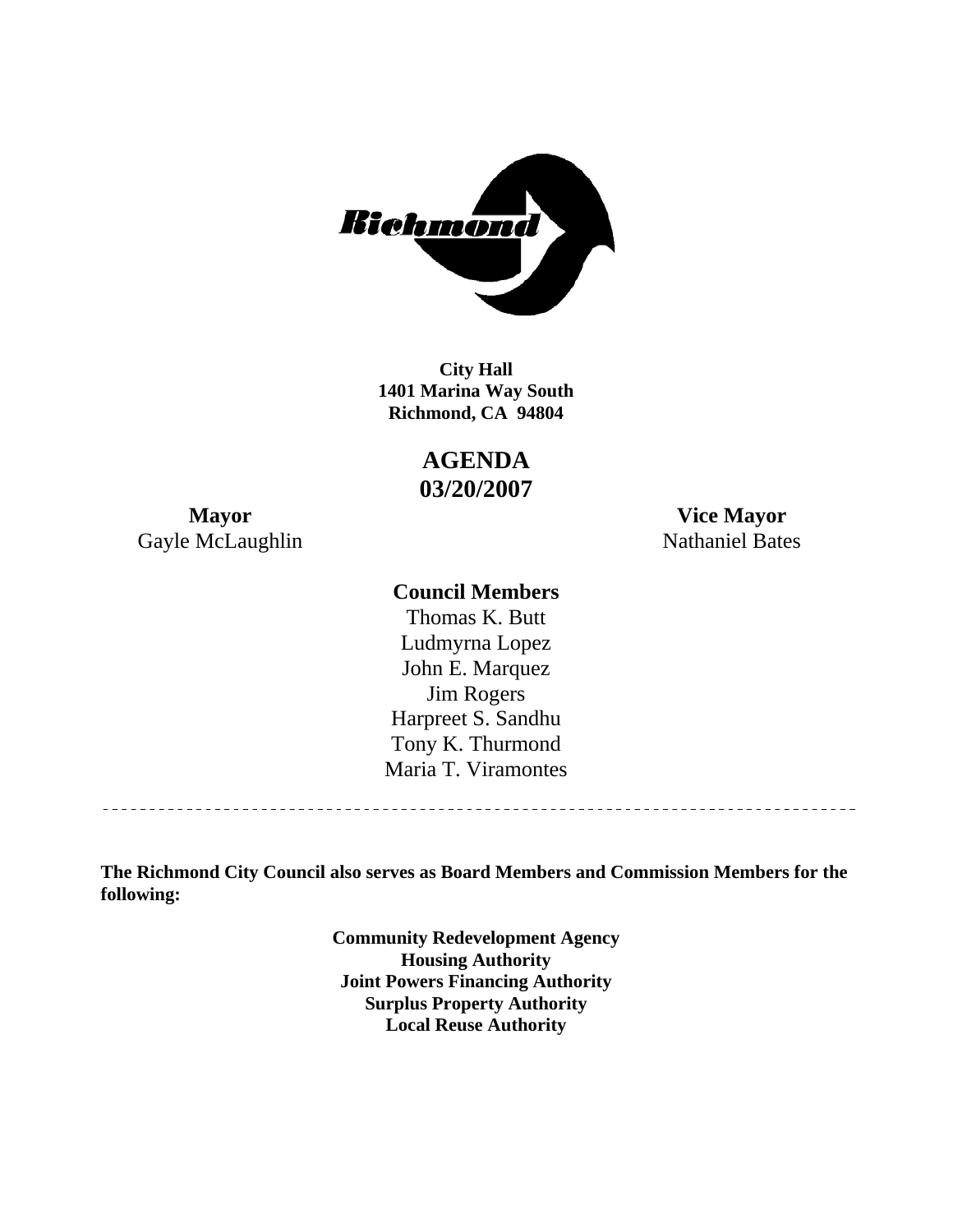# **MEETING PROCEDURES**

The City of Richmond encourages community participation at its City Council meetings and has established procedures that are intended to accommodate public input in a timely and time-sensitive way. As a courtesy to all members of the public who wish to participate in City Council meetings, please observe the following procedures:

**PUBLIC COMMENT ON AGENDA ITEMS:** Anyone who desires to address the City Council on items appearing on the agenda must complete and file a pink speaker's card with the City Clerk **prior** to the City Council's consideration of the item. Once the City Clerk has announced the item and discussion has commenced, no person shall be permitted to speak on the item other than those persons who have submitted their names to the City Clerk. Your name will be called when the item is announced for discussion. **Each speaker will be allowed TWO (2) MINUTES to address the City Council on NON-PUBLIC HEARING items listed on the agenda.** 

**OPEN FORUM FOR PUBLIC COMMENT:** Individuals who would like to address the City Council on matters not listed on the agenda or on **Presentations, Proclamations and Commendations, Report from the City Attorney, or Reports of Officers** may do so under Open Forum. All speakers must complete and file a pink speaker's card with the City Clerk **prior** to the commencement of Open Forum. **The amount of time allotted to individual speakers shall be determined based on the number of persons requesting to speak during this item. The time allocation for each speaker will be as follows: 15 or fewer speakers, a maximum of 2 minutes; 16 to 24 speakers, a maximum of 1 and one-half minutes; and 25 or more speakers, a maximum of 1 minute.** 

### **SPEAKERS ARE REQUESTED TO OCCUPY THE RESERVED SEATS IN THE FRONT ROW BEHIND THE SPEAKER'S PODIUM AS THEIR NAME IS ANNOUNCED BY THE CITY CLERK.**

**CONSENT CALENDAR:** Consent Calendar items are considered routine and will be enacted, approved or adopted by one motion unless a request for removal for discussion or explanation is received from the audience or the City Council. A member of the audience requesting to remove an item from the Consent Calendar must complete and file a speaker's card with the City Clerk **prior to the City Council's consideration of Item C, Agenda Review.** An item removed from the Consent Calendar may be placed anywhere on the agenda following the City Council's agenda review.

*The City Council's adopted Rules of Procedure recognize that debate on policy is healthy; debate on personalities is not. The Chairperson has the right and obligation to cut off discussion that is too personal, too loud, or too crude.* 

**\*\*\*\*\*\*\*\*\*\*\*\*\*\*\*\*\*\*\*\*\*\*\*\*\*\*\*\*\*\*\*\*\*\*\*\*\*\*\*\*\*\*\*\*\*\*\*\*\*\*\*\*\*\*\*\*\*\***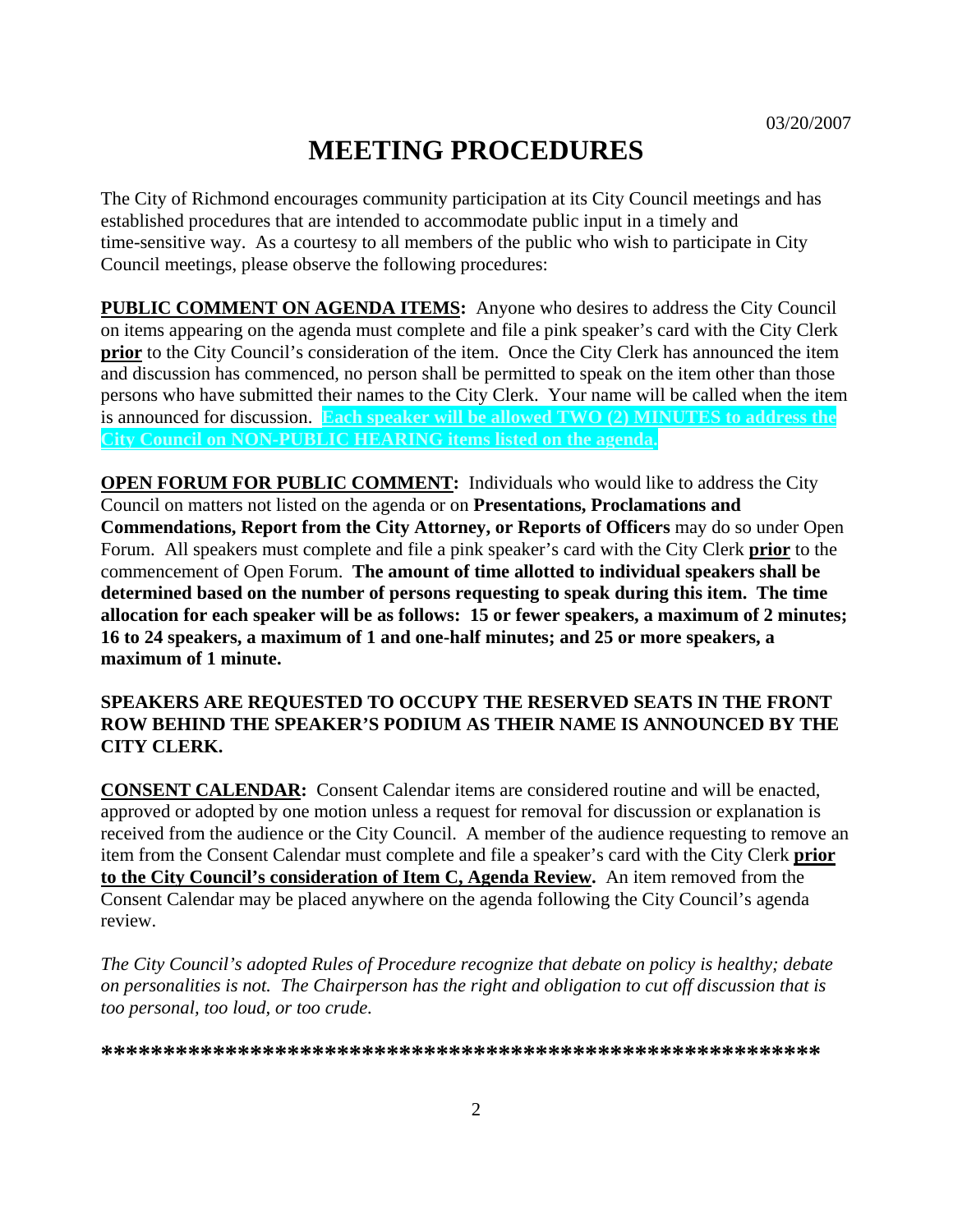03/20/2007

# **Morning Open Session**

 $8:30$  a.m.

## **A. ROLL CALL**

## **B. PUBLIC COMMENT**

## **C. ADJOURN TO CLOSED SESSION**

## **Closed Session**

Shimada Room of City Hall

## **A. CITY COUNCIL**

**A-1.** LIABILITY CLAIMS

Claimants:

- 1. Alma Candelario
- 2. Sylvia Britt
- 3. Dwight Haire

Agency Claimed Against: City of Richmond

**A-2.** CONFERENCE WITH LEGAL COUNSEL - ANTICIPATED LITIGATION Significant exposure to litigation pursuant to Subdivision (b) of Government Code Section 54956.9:

One Case

**A-3.** PUBLIC EMPLOYEE PERFORMANCE EVALUATION (Government Code Section 54957.6)

Title: City Attorney

**\*\*\*\*\*\*\*\*\*\*\*\*\*\*\*\*\*\*\*\*\*\*\*\*\*\*\*\*\*\*\*\*\*\*\*\*\*\*\*\*\*\*\*\*\*\*\*\*\*\*\*\*\*\*\*\*\*\*\*\***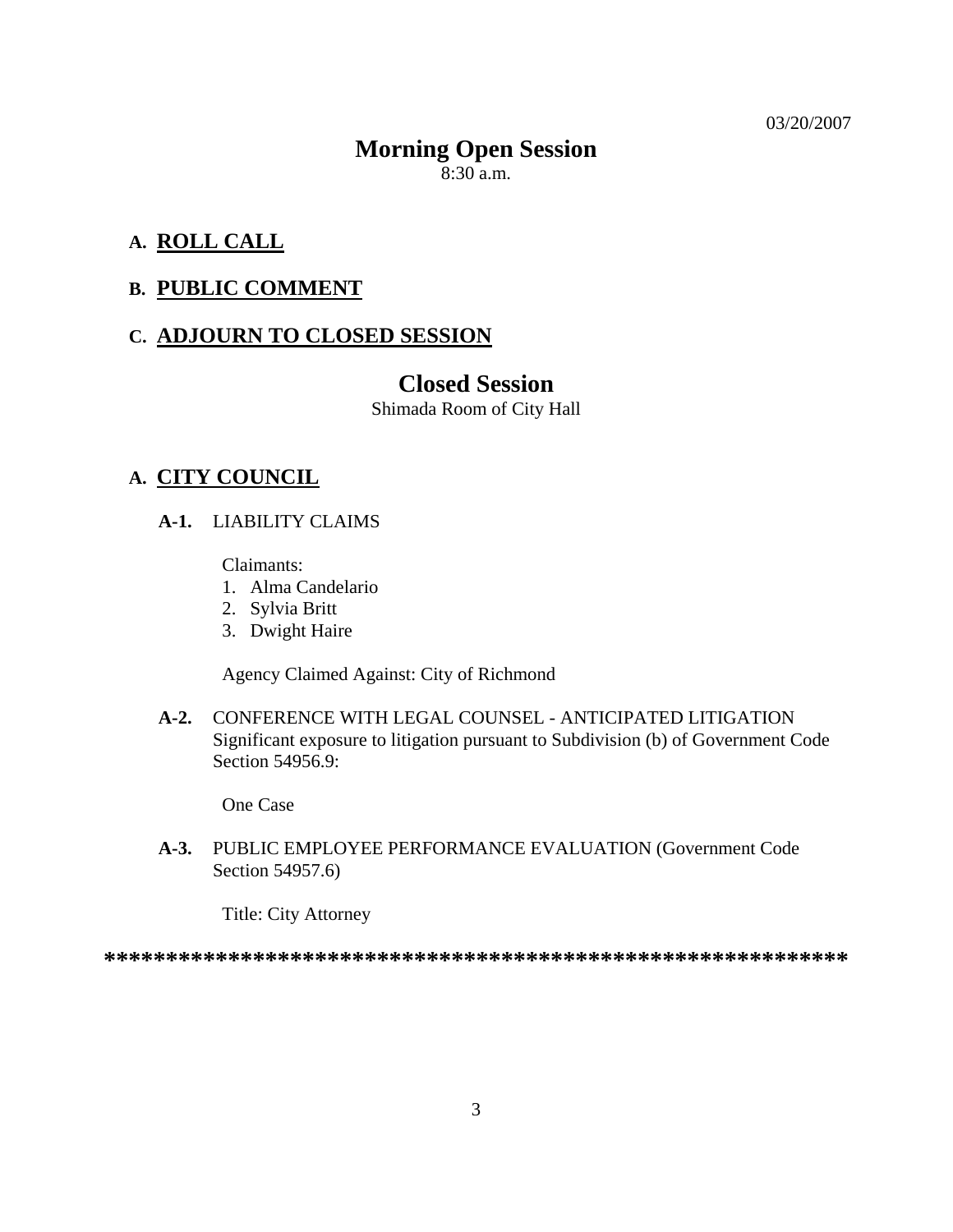# **Evening Open Session**

Council Chambers

# **Study Session**

5:00 p.m.

The purpose of the study session is as follows:

- **A-1.** Review and discuss a proposal for the City of Richmond to participate in the East Bay Regional Communications System (EBRCS), and provide direction to staff as appropriate - Fire Department (Chief Michael Banks 620-8161). 30 minutes
- **A-2.** Review and discuss the Richmond Violent Crime Analysis and provide direction to staff as appropriate - City Manager's Office (Bill Lindsay 620-6512). 45 minutes
- **A-3.** Receive a presentation by JP Morgan concerning ways to optimize the Port of Richmond as a Community asset, and consider directing staff to negotiate a contract with JP Morgan and Moffatt  $\&$  Nichol as a financial and strategic advisory team – Finance Department/Port (James Goins/Jim Matzorkis 620-6740/ 215-4600). 30 minutes

**\*\*\*\*\*\*\*\*\*\*\*\*\*\*\*\*\*\*\*\*\*\*\*\*\*\*\*\*\*\*\*\*\*\*\*\*\*\*\*\*\*\*\*\*\*\*\*\*\*\*\*\*\*\*\*\*\*\*\*\*** 

# **Special Joint Meeting of the Joint Powers Financing Authority/Richmond City Council**  6:45 p.m.

### **A. PLEDGE TO THE FLAG**

- **B. ROLL CALL**
- **C. STATEMENT OF CONFLICT OF INTEREST**
- **D. AGENDA REVIEW**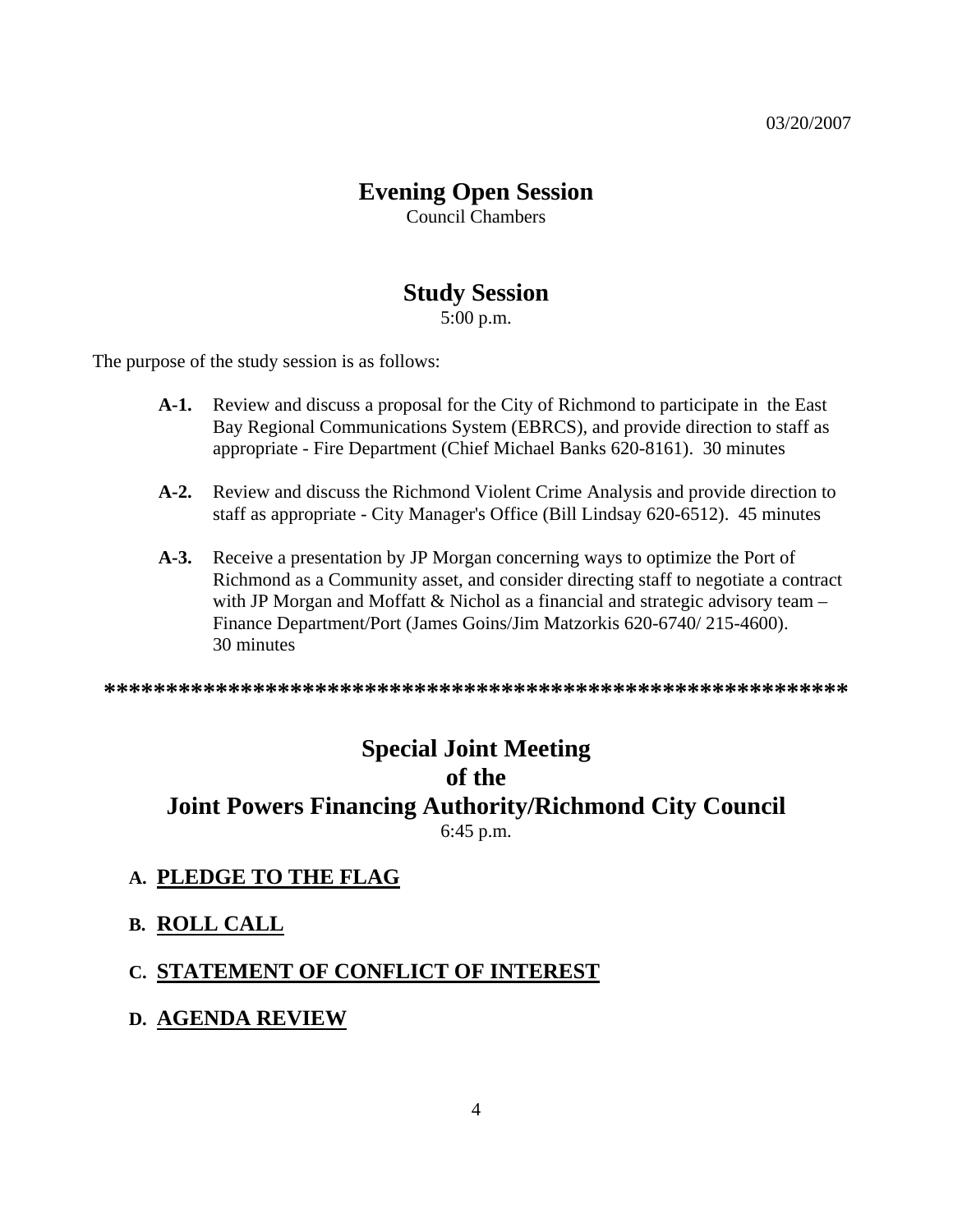#### **E. CONSENT CALENDAR**

**E -1. APPROVE –** minutes of the meeting held on December 19, 2006 – City Clerk's Office Diane Holmes 620-651).

#### **F. RESOLUTIONS**

- **F-1. ADOPT** the following:
	- 1. City Council Resolution authorizing the execution and delivery of a Preliminary Official Statement in connection with the issuance by the Joint Powers Financing Authority of not to exceed \$14,000,000 of its Subordinate Multifamily Housing Revenue Bonds (Westridge at Hilltop Apartments), Series 2007 – Finance Department (James Goins 620-6740).
	- 2. Joint Powers Financing Authority Resolution directing staff to prepare proceedings in connection with the issuance by the Joint Powers Financing Authority of not to exceed \$14,000,000 of its Subordinate Multifamily Housing Revenue Bonds (Westridge at Hilltop Apartments), Series 2007 and authorizing the execution and delivery of certain documents in connection therewith - Finance Department (James Goins 620-6740).

### **G. ADJOURNMENT**

**\*\*\*\*\*\*\*\*\*\*\*\*\*\*\*\*\*\*\*\*\*\*\*\*\*\*\*\*\*\*\*\*\*\*\*\*\*\*\*\*\*\*\*\*\*\*\*\*\*\*\*\*\*\*\*\*\*\*\*\*** 

## **CITY COUNCIL**

7:00 p.m.

## **A. ROLL CALL**

### **B. STATEMENT OF CONFLICT OF INTEREST**

**C. AGENDA REVIEW**

## **D. REPORT FROM THE CITY ATTORNEY OF FINAL DECISIONS MADE AND NON-CONFIDENTIAL DISCUSSIONS HELD DURING CLOSED SESSION**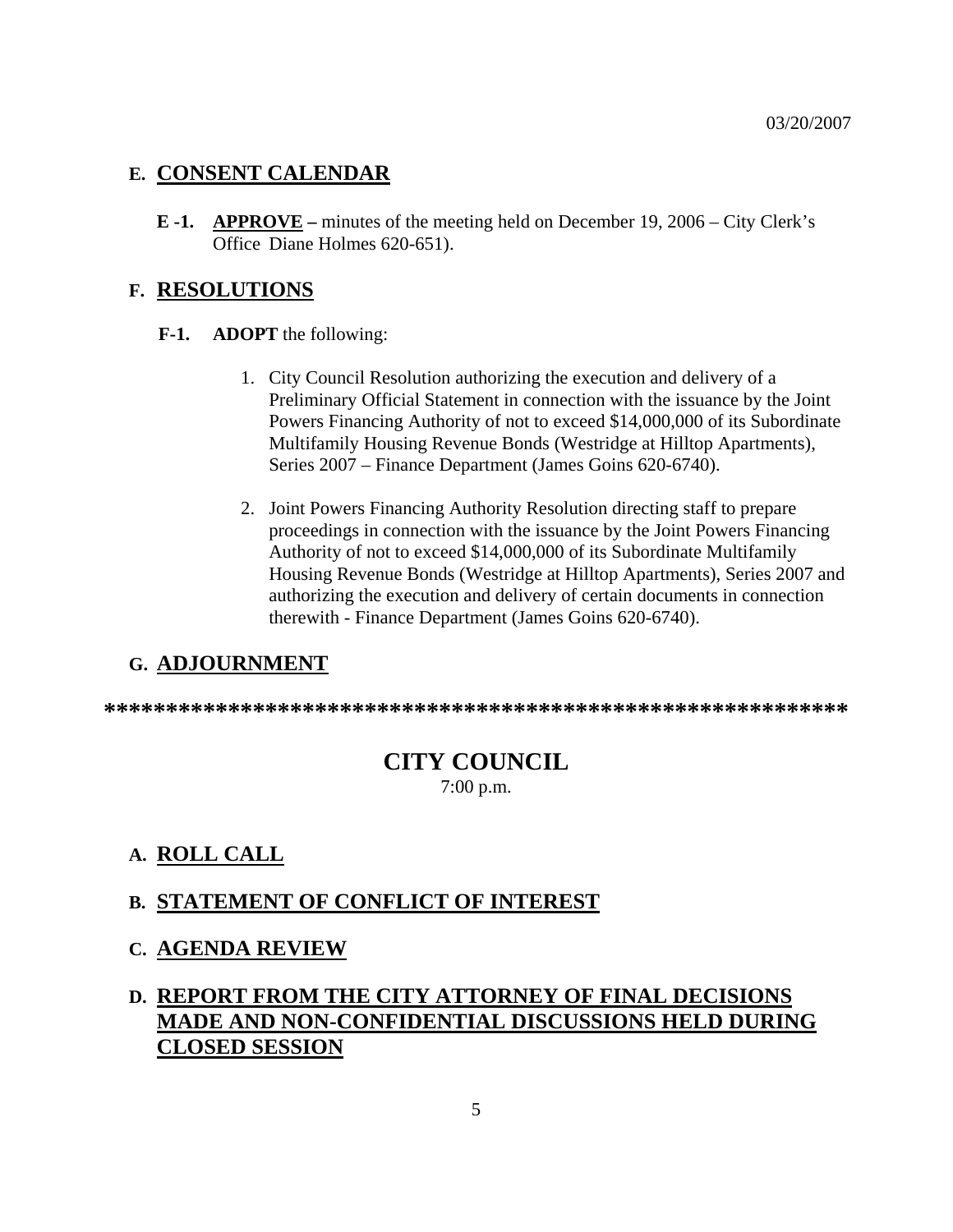#### **E. OPEN FORUM FOR PUBLIC COMMENT**

#### **F. PRESENTATIONS, PROCLAMATIONS, AND COMMENDATIONS**

- **F-1.** Welcome and introduction of Fire Chief Gabriel Angel Pimentel Velasquez from Huatulco, Oaxaca, Mexico - Mayor McLaughlin (620-6503).
- **F-2.** Proclamation in recognition of "Women's History Month" Mayor McLaughlin (620-6503).

#### **G. CONSENT CALENDAR**

**G-1. APPROVE** - an amendment to an agreement with Ms. Shannon Layer to provide polygraph examination services increasing the payment limit from \$8,750 to \$18,925 - Police Department (Chief Chris Magnus 620-6655).

#### **G-2. THIS ITEM HAS BEEN REMOVED**

- **G-3. AUTHORIZE** a sole source contract with Overaa Construction to provide specified general contract services for the rehabilitation of five community centers and two branch libraries, all work to be completed on or before June 15, 2007, for an amount not to exceed \$750,000 - Finance Department (James Goins 620-6740).
- **G-4. ACKNOWLEDGE** receipt of the City of Richmond's comprehensive Annual Financial Report for the year ended June 30, 2006 (Recommended by the Finance Committee) – Finance Department (James Goins 620-6740).
- **G-5. ADOPT A RESOLUTION** approving a budget adjustment for the Library Literacy for Every Adult Program (LEAP), accepting the allocation of California Library Literacy Services (CLLS) funds from the California State Library in the amount of \$93,248 for Fiscal Year 2006-07 - Library and Community Services (Monique le Conge 620-6555).
- **G-6. ADOPT A RESOLUTION** approving a budget adjustment for the Library, accepting the allocation from the California Public Library Funds (PLF) in the amount of \$59,732 from the California State Library, for Fiscal Year 2006-07 - (Monique le Conge 620-6555).
- **G-7. AWARD** a contract for architectural design services for the Bayview and West Side branch libraries of the Richmond Public Library to Anderson Brule Architects for a price not to exceed \$30,000 - (Monique le Conge 620-6555).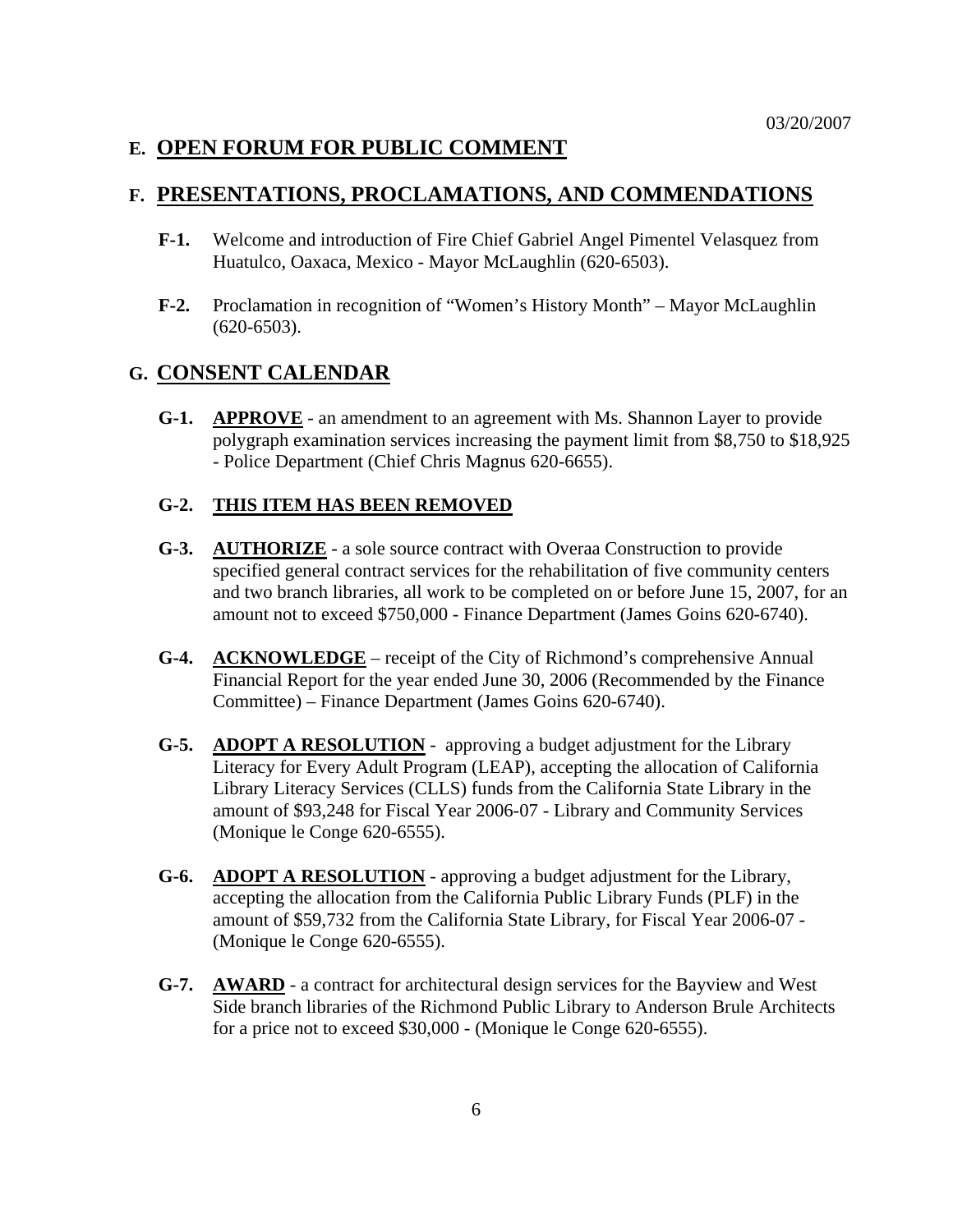- **G-8. ADOPT A RESOLUTION** to amend the Port of Richmond Tariff FMC No. 3 reflecting a 10% increase in tariff rates as approved by the Executive Committee of the California Association of Port Authorities (CAPA) - Port (Jim Matzorkis 215- 4600).
- **G-9. APPROVE** a Purchase of Services contract with Remediation Risk Management, Inc. (RRM) for the development of an investigative work plan for removed underground storage tank sites located at 1301 Canal Boulevard and 1411 Harbour Way South, in an amount not to exceed \$18,000 - Port (Jim Matzorkis 215-4600).
- **G-10. APPROVE** a contract with Todd Jersey Architecture of Berkeley to provide the necessary services to rebid the renovation of the Richmond Natatorium to include Phase I and Phase II at a total cost not to exceed \$55,000 - Engineering (Rich Davidson 307-8105).
- **G-11. APPROVE** an agreement between the City of Richmond and Chevron USA to exchange an easement for street vacation associated with construction of the Richmond Parkway - Engineering (Rich Davidson 3007-8105).

#### **G-12. THIS ITEM HAS BEEN REMOVED**

- **G-13. ADOPT A RESOLUTION** amending the City of Richmond classification plan to add the classification of **Employee Benefits Analyst** - Human Resources (Leslie Knight 620-6600).
- **G-14. INTRODUCE AN ORDINANCE** establishing wages, salary, and compensation for the new classification of **Employee Benefits Analyst (salary range: \$5,328 - \$6,438/month)** - Human Resources (Leslie Knight 620-6600).
- **G-15. ADOPT A RESOLUTION** amending the City of Richmond classification plan to add the classification of **Community Services Technician** - Human Resources (Leslie Knight 620-6600).
- **G-16. INTRODUCE AN ORDINANCE** establishing wages, salary, and compensation for the new classification of **Community Services Technician (salary range: \$3,323 - \$4,039/month)** - Human Resources (Leslie Knight 620-6600).
- **G-17. ADOPT A RESOLUTION** amending the City of Richmond classification plan to add the classification of **Port Administrator** - Human Resources (Leslie Knight 620-6600).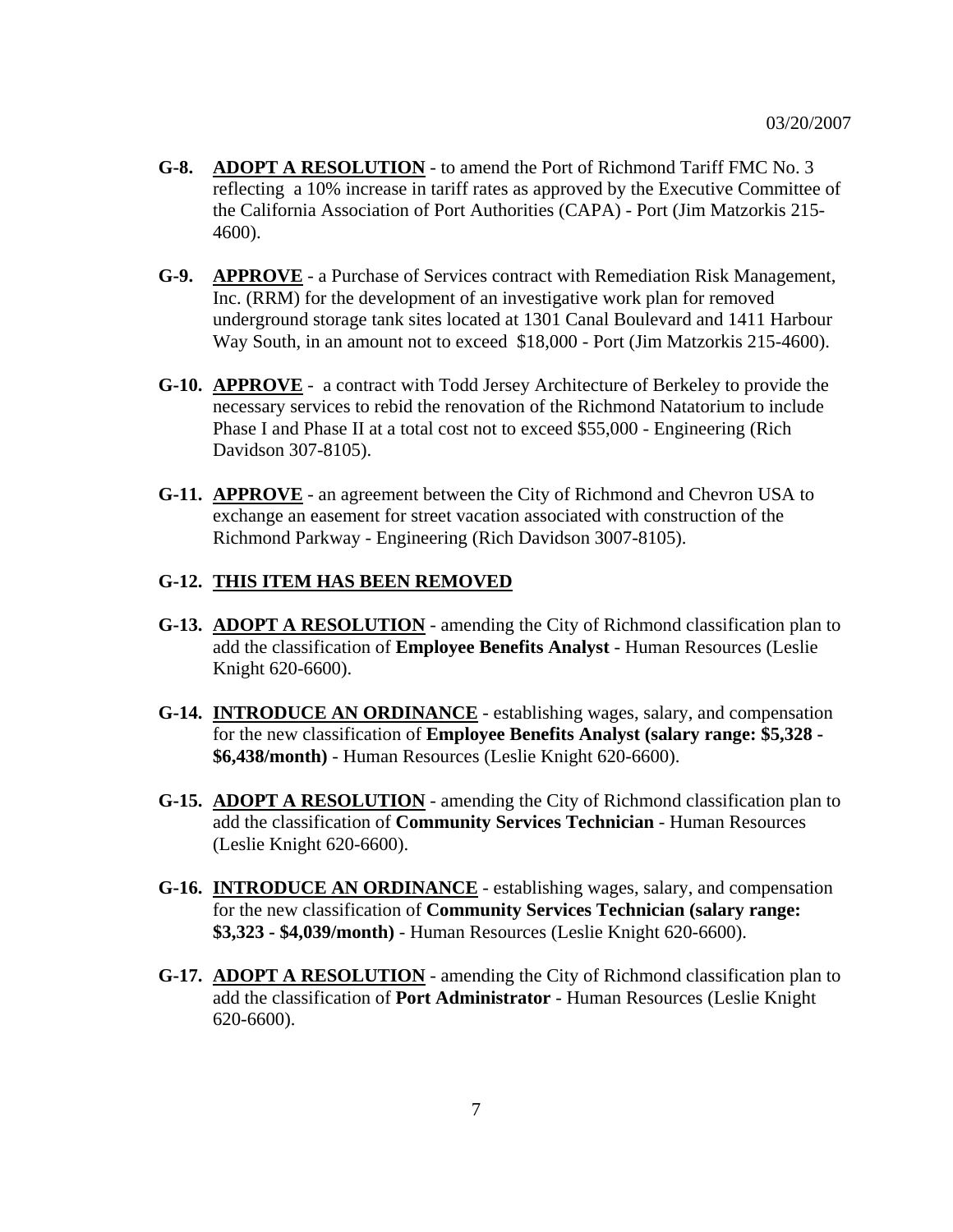- **G-18. INTRODUCE AN ORDINANCE** establishing wages, salary, and compensation for the new classification of **Port Administrator (salary range: \$7,645- \$8,828/month)** - Human Resources (Leslie Knight 620-6600).
- **G-19. ADOPT A RESOLUTION** amending the City of Richmond classification plan to add the classification of **Senior Employee Benefits Analyst** - Human Resources (Leslie Knight 620-6600).
- **G-20. INTRODUCE AN ORDINANCE** establishing wages, salary, and compensation for the new classification of **Senior Employee Benefits Analyst (salary range: \$5,998 - \$7,254/month)** - Human Resources (Leslie Knight 620-6600).
- **G-21. ADOPT A RESOLUTION** amending the City of Richmond classification plan to add the classification of **Workforce Program Coordinator** - Human Resources (Leslie Knight 620-6600).
- **G-22. INTRODUCE AN ORDINANCE** establishing wages, salary and compensation for the new classification of **Workforce Program Coordinator (salary range: \$4,471 - \$5,433/month)** - Human Resources (Leslie Knight 620-6600).
- **G-23. APPROVE** a contract amendment between Meyers Nave Riback Silver & Wilson and the City in the amount of \$15,000 to pay for legal work regarding the use of City Funds to pay for memberships in organizations which engage in lobbying activities and for legal services rendered on local campaign finance ordinance - City Attorney's Office (John Eastman 620-6509).
- **G-24. APPROVE** a contract with the law firm of Barg Coffin Lewis & Trapp for the provision of legal services in defense of the CEQA lawsuit entitled James Scott Littlehale vs. City of Richmond. The contract amount is \$25,000 and will run through the disposition of the lawsuit - City Attorney's Office (John Eastman 620- 6509).
- **G-25. DECLARE** that the Richmond City Charter as submitted represents the correct current version of the Charter as adopted and subsequently amended by the voters - City Manager's Office (Bill Lindsay 620-6512).
- **G-26. ADOPT AN ORDINANCE** amending Chapter 2.16 of the Municipal Code of the City of Richmond to establish a procedure for filling vacancies on the City Council - Councilmember Marquez (620-6581).
- **G-27. APPROVE** recommendation for an appointment to the **Police Commission**: Nemy Bautista, term expiring November 1, 2010 - Mayor McLaughlin (620-6503).
- **G-28. APPROVE** minutes of the Morning Open Sessions held on February 20, 2007, and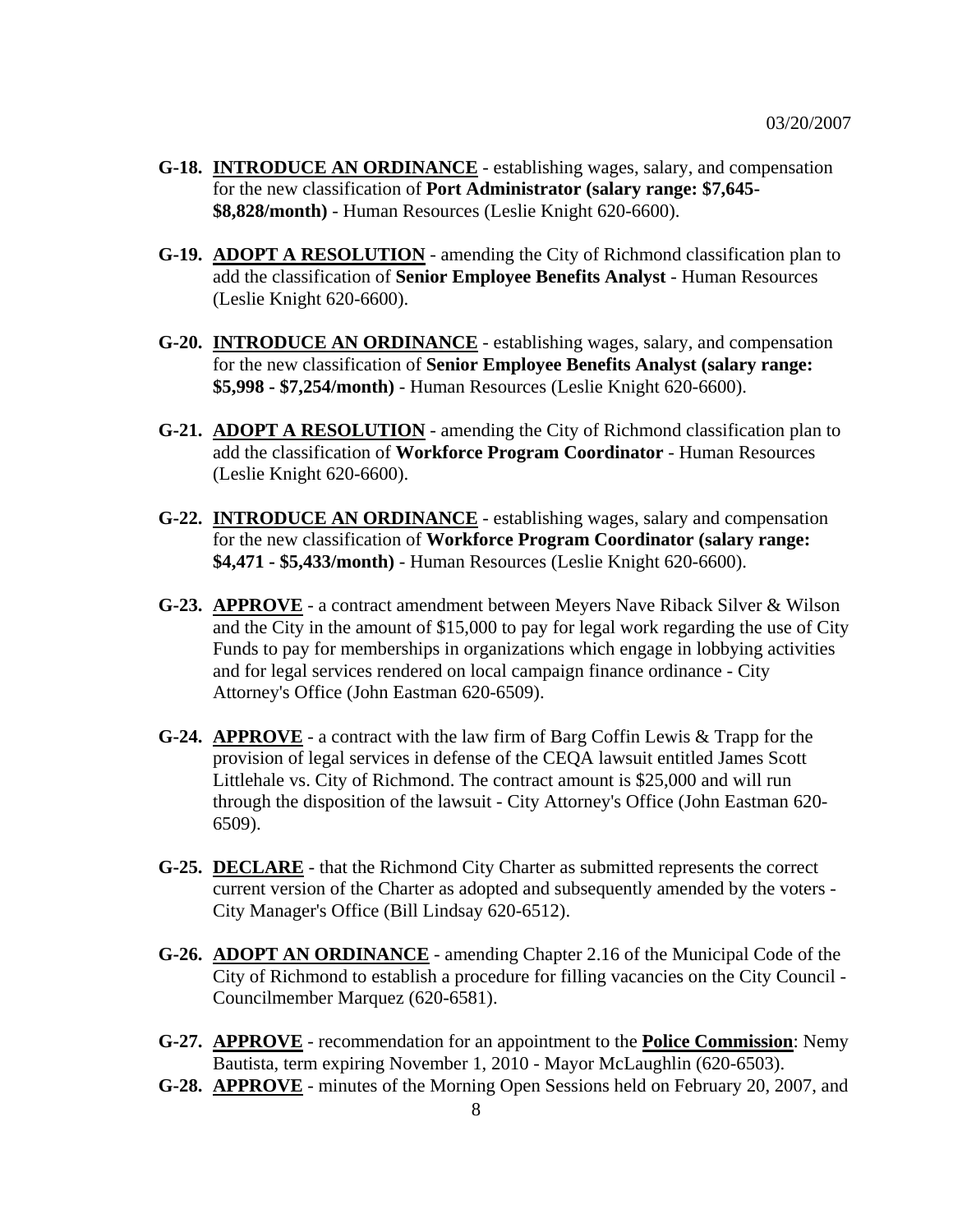the Evening Open Sessions held on March 6, 2007 - City Clerk's Office (Diane Holmes 620-6513).

## **H. PUBLIC HEARINGS**

- **H-1.** Conduct a public hearing to adopt a resolution approving the levy of special assessments for unpaid accounts relating to lot clean-ups, inspection, and building board-ups in the amount of \$39,132 - Police Department (Chief Chris Magnus 620- 6655).
- **H-2.** Conduct a public hearing to adopt a resolution approving the levy of special assessments for unpaid accounts relating to the administrative citations in the amount of \$43,927 -Police Department (Chief Chris Magnus 620-6655).
- **H-3.** Consider an appeal of the Planning Commission's decision to limit the operator of Wingstop Restaurant to serve alcohol between the hours of 10:00 a.m. to 10:00 p.m. and direct staff to return with a resolution setting forth the City Council's findings and decision - Planning (Richard Mitchell 620-6706).

### **I. RESOLUTIONS**

**I-1. ADOPT A RESOLUTION** - in support of the Bay Trail as mitigation for the Long Wharf lease renewal and direct staff as appropriate - Councilmembers Butt, Thurmond and Mayor McLaughlin (236-7435).

### **J. ORDINANCES**

**J-1. INTRODUCE AN ORDINANCE** - amending Section 7.40 of the Municipal Code by adding Section 7.40.500 pertaining to prohibiting entities performing curb painting services without first obtaining permission from the property owner - City Attorney's Office (John Eastman 620-6509).

## **K. COUNCIL AS A WHOLE**

- **K-1.** Consider directing staff to draft an ordinance that provides the City of Richmond the maximum legal authority to regulate the transportation and storage of hazardous substances in railcars in and through the City of Richmond - Councilmembers Butt, Rogers, and Mayor McLaughlin (236-7435).
- **K-2.** Approve the City of Richmond's co-sponsorship of the Richmond N.A.A.C.P. Youth Council Teen Summit to be held on March 31, 2007 - Councilmember Bates, Thurmond, and Mayor McLaughlin (620-6503).